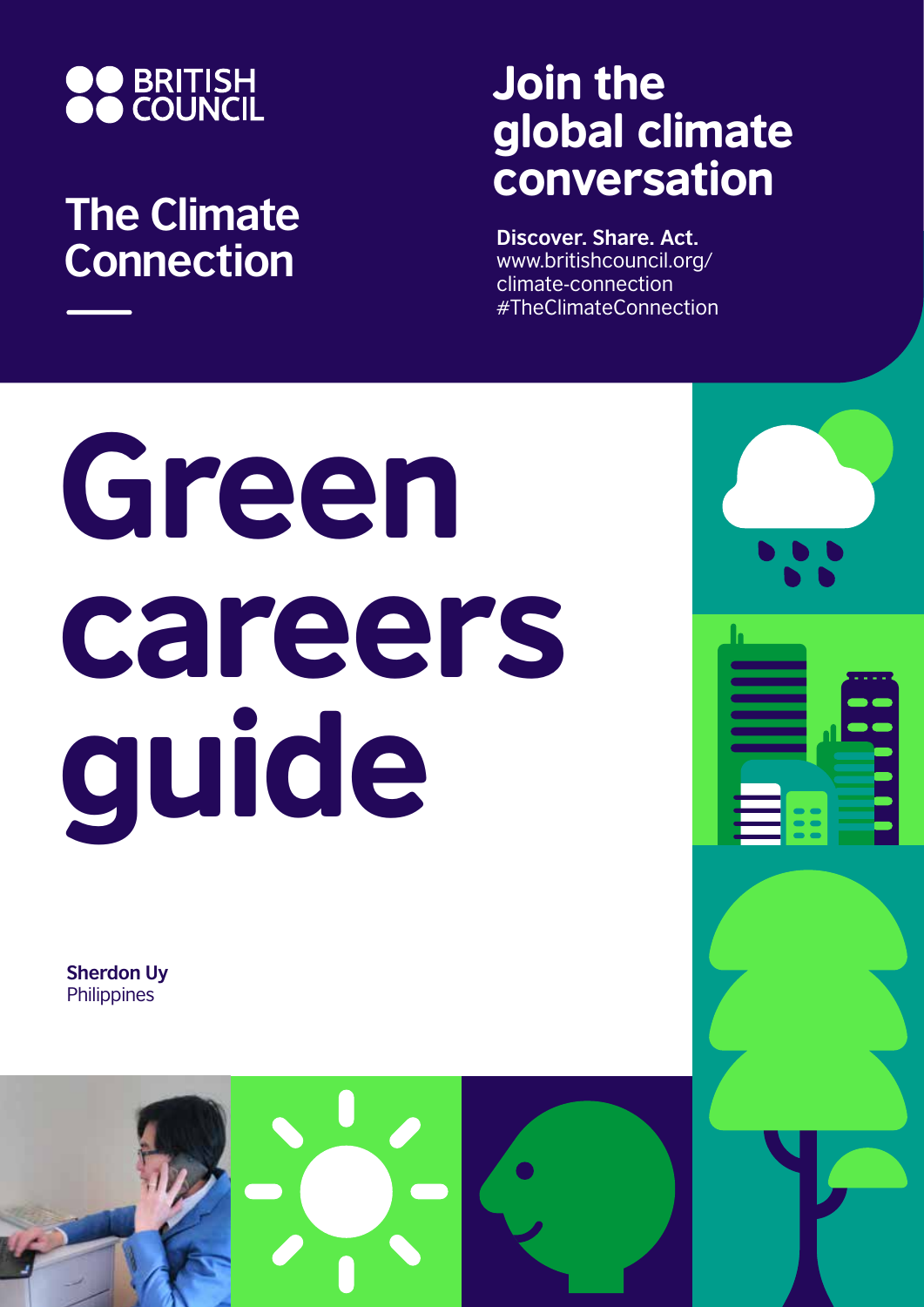## Sherdon Uy Philippines

### **What did you study?**

I studied for a PhD on Engineering where my research focused on offshore wind resource assessment. The aim of the research is to develop a method that can determine the potential locations for offshore wind farm projects in developing countries. The capability to properly determine the available renewable energy sources would ensure successful project development and encourage future investments on sustainable technology for power generation.

#### **What inspired you to study your subject at university and to work in the green industries?**

I was inspired by my mentors in the Philippines who were engaged in climate studies and air quality research. Through them, I learned that the current state of human activities have an immense environmental impact. Thus, I decided that I should focus on renewable energy research because our present energy source is the primary cause of the adverse effects that modern society does to the environment.

#### **Why does climate change matter?**

The impending change to the world's climate will affect all life on the planet and all sectors of human society. Certain plant and animal species are already being forced to seek new areas as their natural habitat are gradually disappearing because of climate change. Marginalised communities are the first people to experience the negative impact of a changing climate because their livelihood and way of life are very close to nature. However, the effects of climate change are becoming apparent because of the frequency of extreme weather events such as



droughts that causes wildfires or failing crop production and powerful storms that put lives in danger. These events put a strain to the resources such as food supply and infrastructure so, the negative effects of climate change are upon us.

#### **How did your studies help you get into the career you're in today?**

Offshore wind energy is only beginning to be accepted as a viable renewable energy source. However, there is still much to be learned about the technology so there are many active research on the field to further develop it. My studies allowed me to participate in contributing new knowledge to the field of offshore wind energy because the UK is one of the leading nations who develops offshore wind farms. The opportunity of doing my PhD in the UK has enabled me to work with leading experts on the field and has allowed me to develop a career in renewable energy.

#TheClimateConnection www.britishcouncil.org/climate-connection